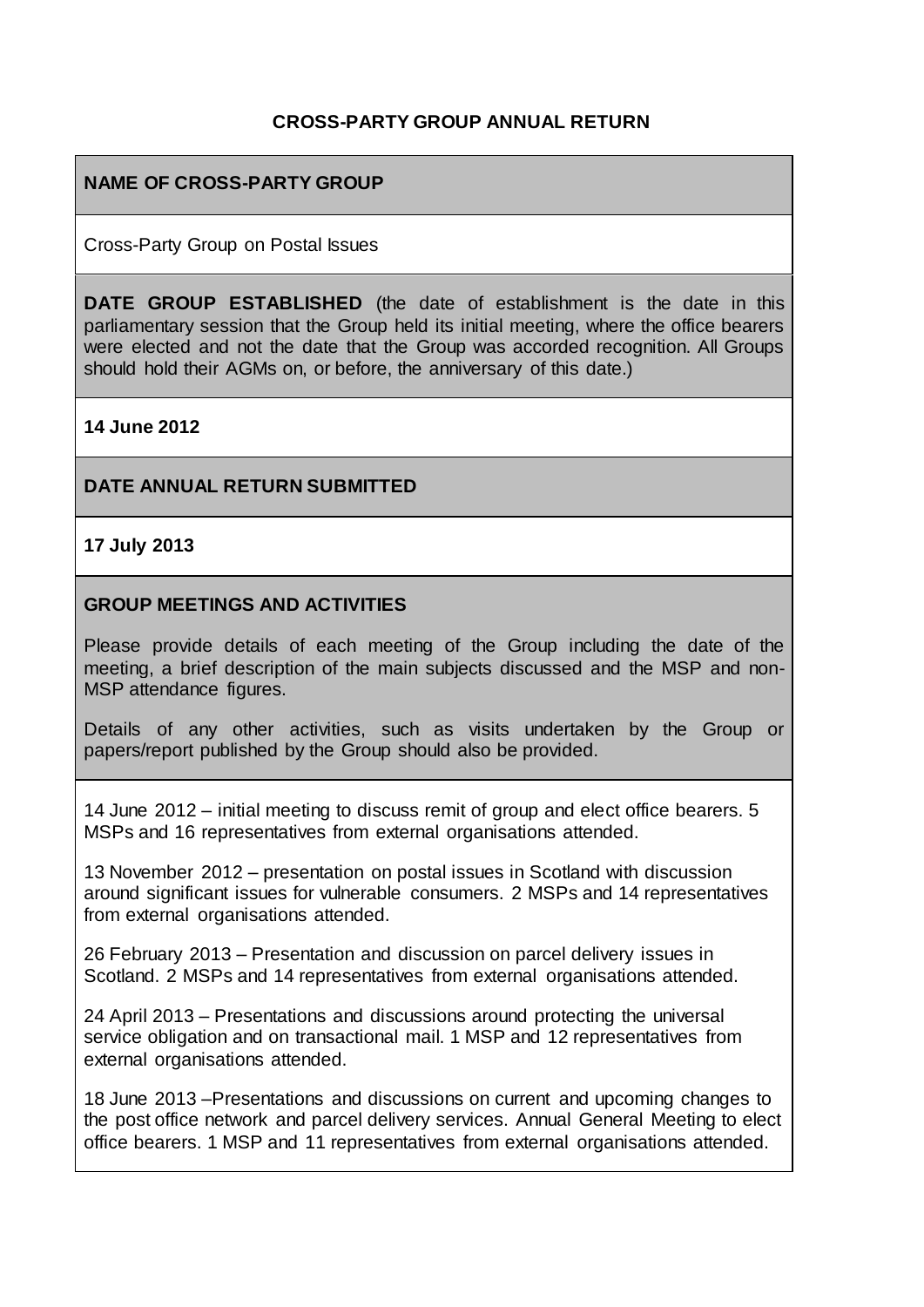#### **As the meeting on 18 June was inquorate, and therefore not a formal meeting, the annual return form and re-election of office-bearers were approved by the Group at the meeting on 24 September 2013.**

#### **MSP MEMBERS OF THE GROUP**

Please provide names of all MSP members of the Group. Note that only names need to be provided, no party designation or other information is required.

Kenneth Gibson Hugh Henry Roderick Campbell Patricia Ferguson Aileen Campbell Jamie McGrigor

#### **NON-MSP MEMBERS OF THE GROUP**

For organisational members please provide only the name of the organisation, it is not necessary to provide the name(s) of individuals who may represent the organisation at meetings of the Group.

| <b>Individuals</b> |                                                                        |
|--------------------|------------------------------------------------------------------------|
| Organisations      | Post Office LTD                                                        |
|                    | National Federation of Sub Postmasters (NFSB)                          |
|                    | <b>Age Scotland</b>                                                    |
|                    | <b>Communication Workers Union</b>                                     |
|                    | <b>Citizens Advice Scotland</b>                                        |
|                    | Society of Chief Officers of Trading Standards in Scotland<br>(SCOTSS) |
|                    | <b>Highland Council Trading Standards</b>                              |
|                    | <b>Office of Fair Trading</b>                                          |
|                    | Royal Mail                                                             |
|                    | <b>TNT Express</b>                                                     |
|                    | <b>OFCOM</b>                                                           |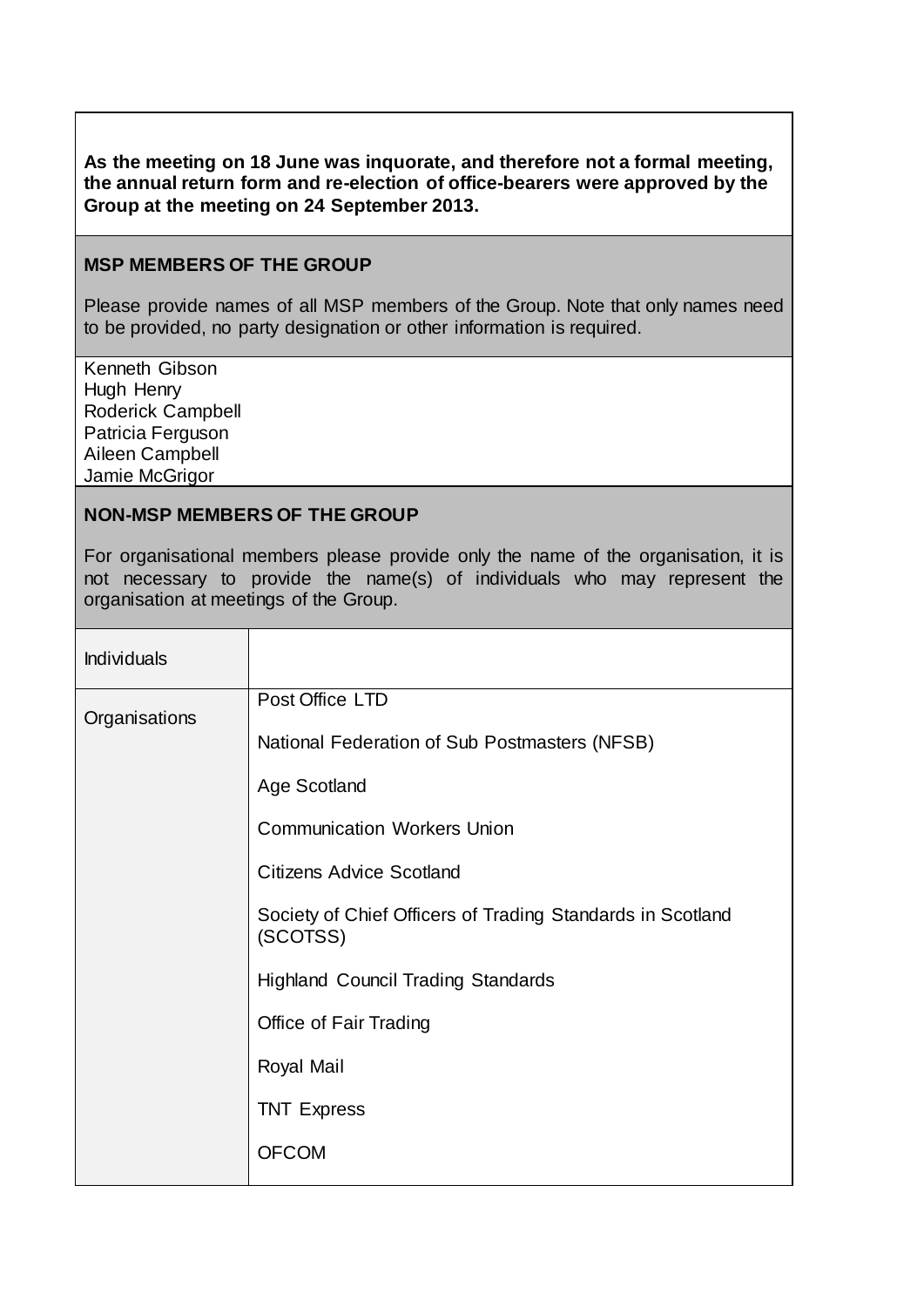| <b>Consumer Focus Scotland</b>            |
|-------------------------------------------|
| <b>Federation of Small Businesses</b>     |
| <b>Action on Hearing Loss</b>             |
| Royal National Institute of Blind People  |
| <b>Scottish Disability Equality Forum</b> |

# **GROUP OFFICE BEARERS**

Please provide names for all office bearers. The minimum requirement is that two of the office bearers are MSPs and one of these is Convener – beyond this it is a matter for the Group to decide upon the office bearers it wishes to have. It is permissible to have more than one individual elected to each office, for example, coconveners or multiple deputy conveners.

| Convener               | Kenneth Gibson MSP                                                                        |
|------------------------|-------------------------------------------------------------------------------------------|
| <b>Deputy Convener</b> | Hugh Henry MSP                                                                            |
| Secretary              | Karen Jordan, Communications Manager, Consumer Futures                                    |
| <b>Treasurer</b>       | Sarah Beattie-Smith, Policy and Parliamentary Officer, Citizens<br><b>Advice Scotland</b> |

# **FINANCIAL BENEFITS OR OTHER BENEFITS RECEIVED BY THE GROUP**

Please provide details of any financial or material benefit(s) received from a single source in a calendar year which has a value, either singly or cumulatively, of more than £500. This includes donations, gifts, hospitality or visits and material assistance such as secretariat support.

Details of material support should include the name of the individual providing support, the value of this support over the year, an estimate of the time spent providing this support and the name of the organisation that this individual is employed by / affiliated to in providing this support.

Groups should provide details of the date on which the benefit was received, the value of the benefit and a brief description of the benefit.

Secretariat support is provided by Karen Jordan, Communications Manager at Consumer Futures. It is estimated that Karen spends approximately 1 working day per calendar month providing this support, reducing slightly during periods of recess.